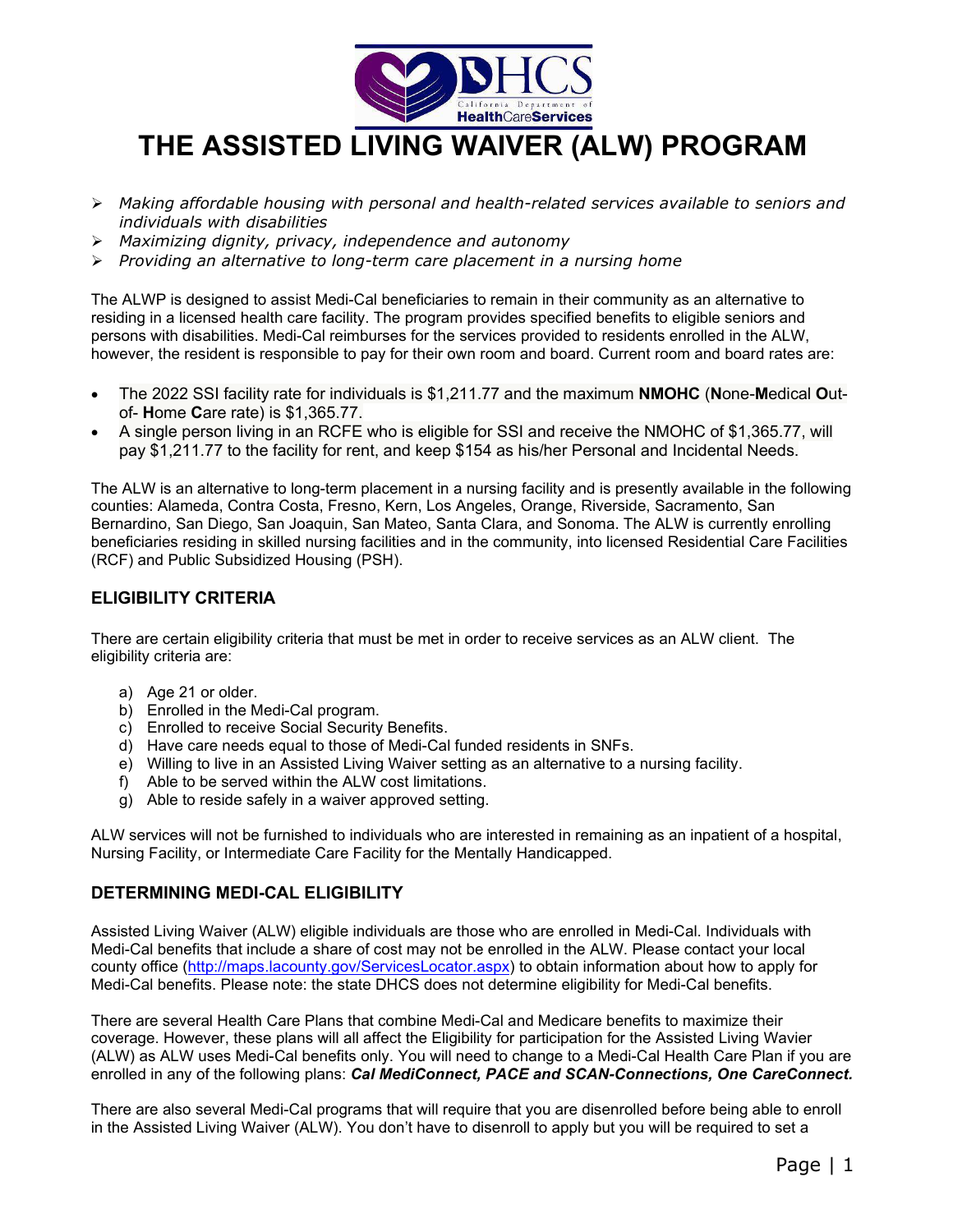

disenrollment date prior to the transition and enrollment into the ALW program. The following programs under Medi-Cal that will require that you disenroll to participate in ALW are: *MSSP, IHSS and CBAS*

# **DETERMINING LEVEL OF CARE ELIGIBILITY**

Determination of care needs is done by registered nurses (RN) employed by a Care Coordination Agency (CCA). A list of ALW CCAs for each of the participating counties is available on our website: ([https://www.dhcs.ca.gov/services/ltc/Pages/AssistedLivingWaiver.aspx\)](https://www.dhcs.ca.gov/services/ltc/Pages/AssistedLivingWaiver.aspx). Click on the List of Care Coordination Agencies link and contact one of the CCAs in your county of residence to request an application. A pre-screening of the documentation submitted including benefit verification will be done before an appointment is set up for the actual assessment.

## **Clients Who Cannot be Safely Maintained in the Community are Ineligible**

Some potential participants may require more care than can safely be provided through the ALW. The following conditions automatically render the individual **Ineligible** for the project:

- (a) Stage 3 or Stage 4 pressure sores (pressure ulcers)
- (b) Nasogastric tubes
- (c) Ventilator dependency
- (d) BiPap dependency without the ability to self-administer at all times (BiPap is a non-invasive form of mechanical ventilation)
- (e) Coma
- (f) Continuous IV/TPN therapy (TPN Total Parental Nutrition is an intravenous form of complete nutritional sustenance)
- (g) Wound Vac therapy (A system that uses controlled negative pressure, vacuum therapy, to help promote wound healing.)
- (h) Active communicable tuberculosis
- (i) Restraints, except as permitted by the licensing agency for RCFE residents.
- (j) For the public housing setting only, individuals who require a two-person transfer are not eligible for the assisted living waiver.
	- (i) In this setting, potential beneficiaries must be able to be mobilized to a chair or wheelchair with the assistance of not more than one attendant. While this provision does not restrict the use of more than one staff member to safely mobilize or transfer a resident when providing routine care, clients may not require transfer or mobility assistance from more than one person in the event of an emergency requiring evacuation.

## **Participants in the Assisted Living Waiver Program will have access to three waiver benefits**:

- **1. Assisted Living Services**  These services are called the Assisted Living Services when they're provided in an RCFE and Assisted Care when they're provided by a licensed Home Health Agency and delivered to residents of publicly funded housing. Services that are required by state statutes and regulations to be provided or coordinated must include, but are not limited to:
	- 24-hour awake staff to provide oversight and meet the scheduled and unscheduled needs of residents (24-hour awake staff is not required in RCFEs with 6 beds or less))
	- Provision and oversight personnel and supportive services (assistance with activities of daily living and instrumental activities of daily living)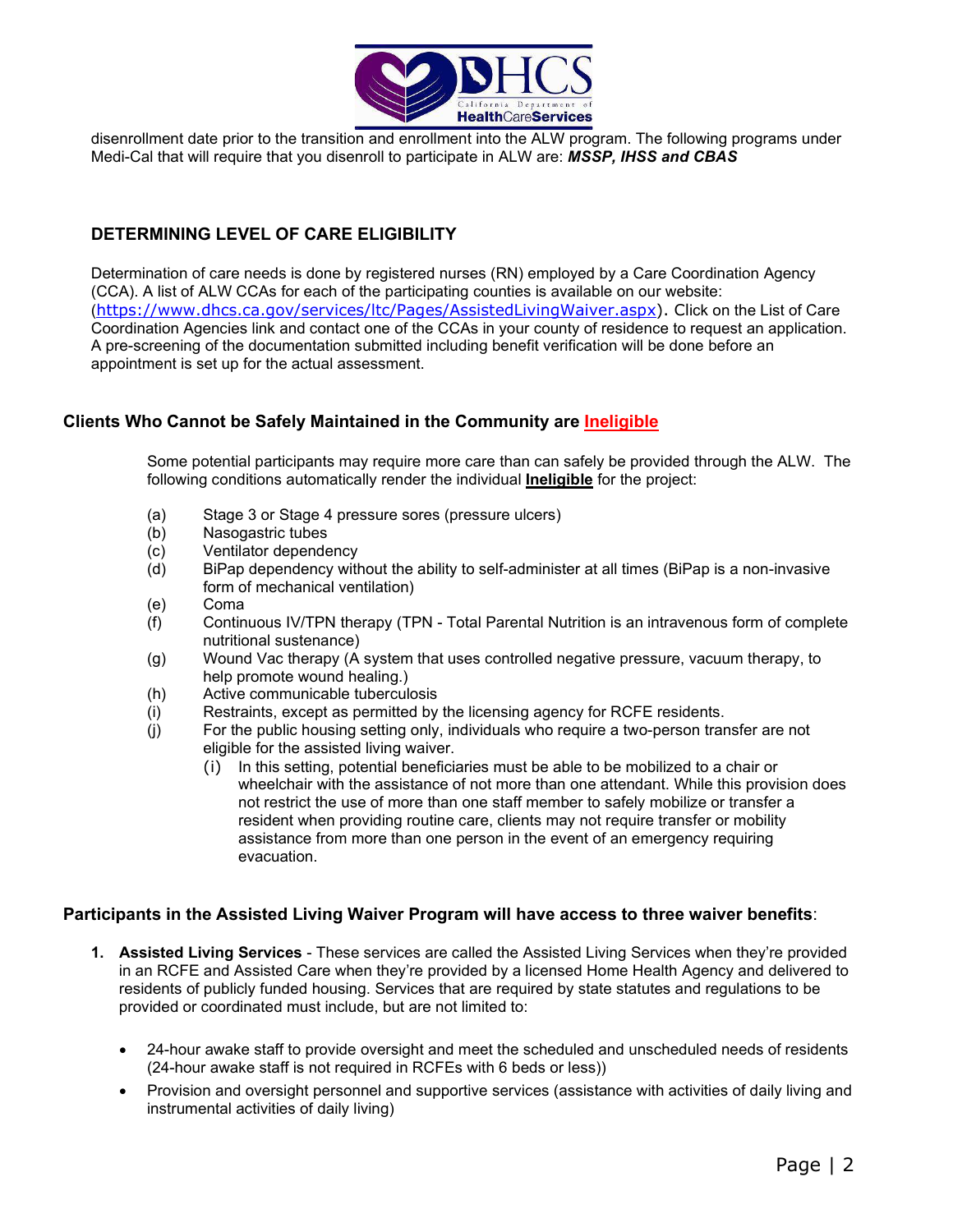

- Health related services including skilled nursing (e.g., medication management services, treatments, wound care, etc.)
- Recreational activities
- Providing three meals per day plus snacks. Food must meet minimum daily nutritional requirements and meet the resident's special dietary needs as prescribed by their PCP.
- Performing all necessary housekeeping tasks and Laundry washing, drying, and folding; scheduled and unscheduled needs of the residents
- Provide or arrange transportation

#### **Assisted Living Services Will Also Include the following for waiver participants:**

- Assistance in developing and updating ALWP participant's Individualized Service Plans (ISP) which details in part, the frequency and timing of assistance. Participants play active roles in the development process and must sign their ISP.
- Providing personal care and assistance with ADLs and IADLs sufficient to meet both as required.
- Maintaining the facility.
- Providing intermittent skilled nursing services as required by residents
- In accordance with State law, providing assistance with the self-administration of medications, or administering medications by an RN or LVN.
- Providing social services
- Providing a response system that enables waiver beneficiaries to summon assistance from personal care providers.
- Provide a refrigerator and a microwave. May waive their rights to both if the choice is independent of the AWL.
- Is eligible for a private or semi-private room with full bathroom (shared by not more than two participants). May waive their right to a private room if the choice of having a roommate is independent of the ALW.

A resident has the right to make choices and receive services in a way that will promote the resident's dignity, autonomy, independence, and quality of life. These services are disclosed and agreed to in the contract between the provider and resident. Assisted living does not generally provide ongoing, 24-hour skilled nursing. Assisted living units are private occupancy and shared only by the choice of residents (e.g., by spouses, partners, or friends).

**2. ALW Care Coordination Benefits** - These services include identifying, organizing, coordinating, and monitoring services needed by a participant. Care Coordinators conduct assessments to assist in determining eligibility, develop Individualized Service Plans (ISPs), arrange for services, maintain contact with participants, and monitor service delivery monthly.

Care Coordination Agencies (CCA) assist participants in gaining access to needed waiver and other state plan services. This waiver benefit is designed to address the need for care coordination prior to the successful transition of an individual from a skilled nursing or institutional setting into an assisted living setting and to ensure that the participants care needs are continuously being met throughout their program enrollment. In collaboration with participants and/or their families, the CCA will complete the assessment and reassessment of waiver participants using the ALW Assessment Tool, at least every six months, or more frequently if indicated by a change in the condition of the participant. CCAs must verify Medi-Cal eligibility and include the participants or their representative in the direct development and implementation of their Individual Service Plan (ISP). Participants who are unable to direct the development of their own ISP and participate in the oversight of their own services may be assisted by a family member or other responsible party, such as a conservator. Persons responsible for a participant's health care decisions may fill the lead role in plan development and oversight in collaboration with the CCA as necessary. Care coordination is on-going for the duration of time the participant is enrolled in the waiver. If a participant